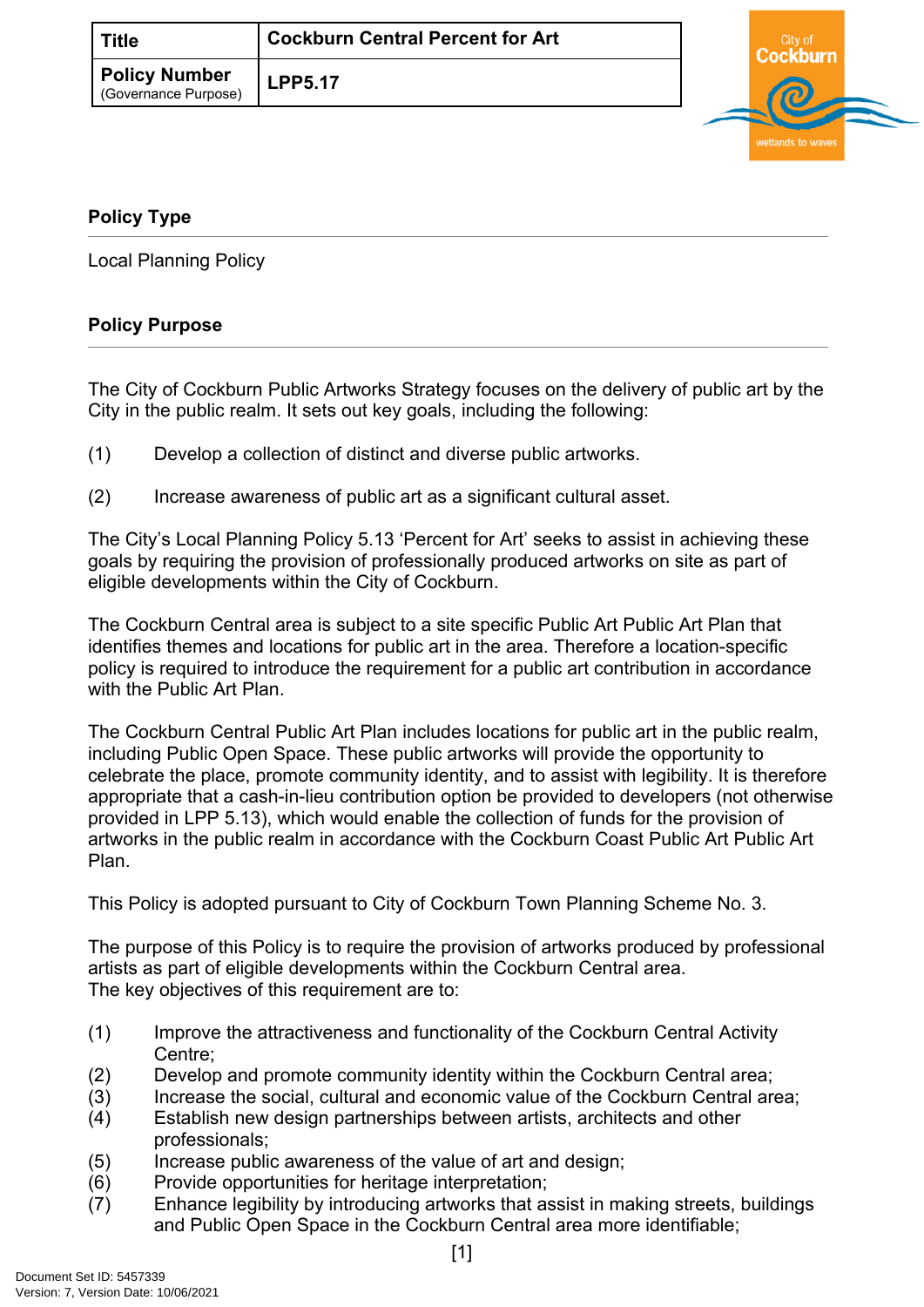| <b>Title</b>                                 | <b>Cockburn Central Percent for Art</b> | City o |  |
|----------------------------------------------|-----------------------------------------|--------|--|
| <b>Policy Number</b><br>(Governance Purpose) | <b>LPP5.17</b>                          |        |  |

- (8) Produce landmarks that act as focal points and icons for the Cockburn Central area, as set out in the Public Art Public Art Plan;
- (9) Provide new opportunities for artist commissioned artworks to celebrate the place, generate vibrancy, contribute to cultural identity and engage with the community above and beyond the art involved in building design, landscaping and hardscaping elements that would normally be associated with development.

## **[Policy Statement](#page-1-0)**

- <span id="page-1-0"></span>(1) Requirements
	- 1. This policy applies to developments in Cockburn Central West and the Town Centre precinct.
	- 2. All development proposals for commercial (excluding industrial uses), civic, institutional, educational projects or public works (excluding services and utilities) of a value greater than \$1 million (one million dollars) are to set aside a minimum of one per cent (1%) of the total project cost (up to a maximum value of \$250,000) for the development of artworks which reflect the themes set out in the Cockburn Central Public Art Plan.
	- 3. All development proposals for multiple dwellings of a value greater than \$2 million (two million dollars) are to set aside a minimum of one per cent (1%) of the total project cost (up to a maximum value of \$250,000) for the development of artworks which reflect the themes set out in the Cockburn Central Public Art Plan.
	- 4. The total project cost means the approximate total cost of the proposed development, as indicated on the Application for Approval to Commence Development.
	- 5. Where this Policy applies, the owner/applicant can choose to either:
		- (a) Coordinate an artworks project themselves; or
		- (b) Make a cash-in-lieu contribution to the City, in which case the City will coordinate an artwork project in line with the Cockburn Central Public Art Plan.
	- 6. Where the owner/applicant chooses the cash-in-lieu option, the cash-in-lieu is to be:
		- (a) Paid to the City of Cockburn (Cockburn Central Public Art Fund);
		- (b) Expended on a Public Art project located on public land within the Cockburn Central area in accordance with the Cockburn Central Public Art Plan;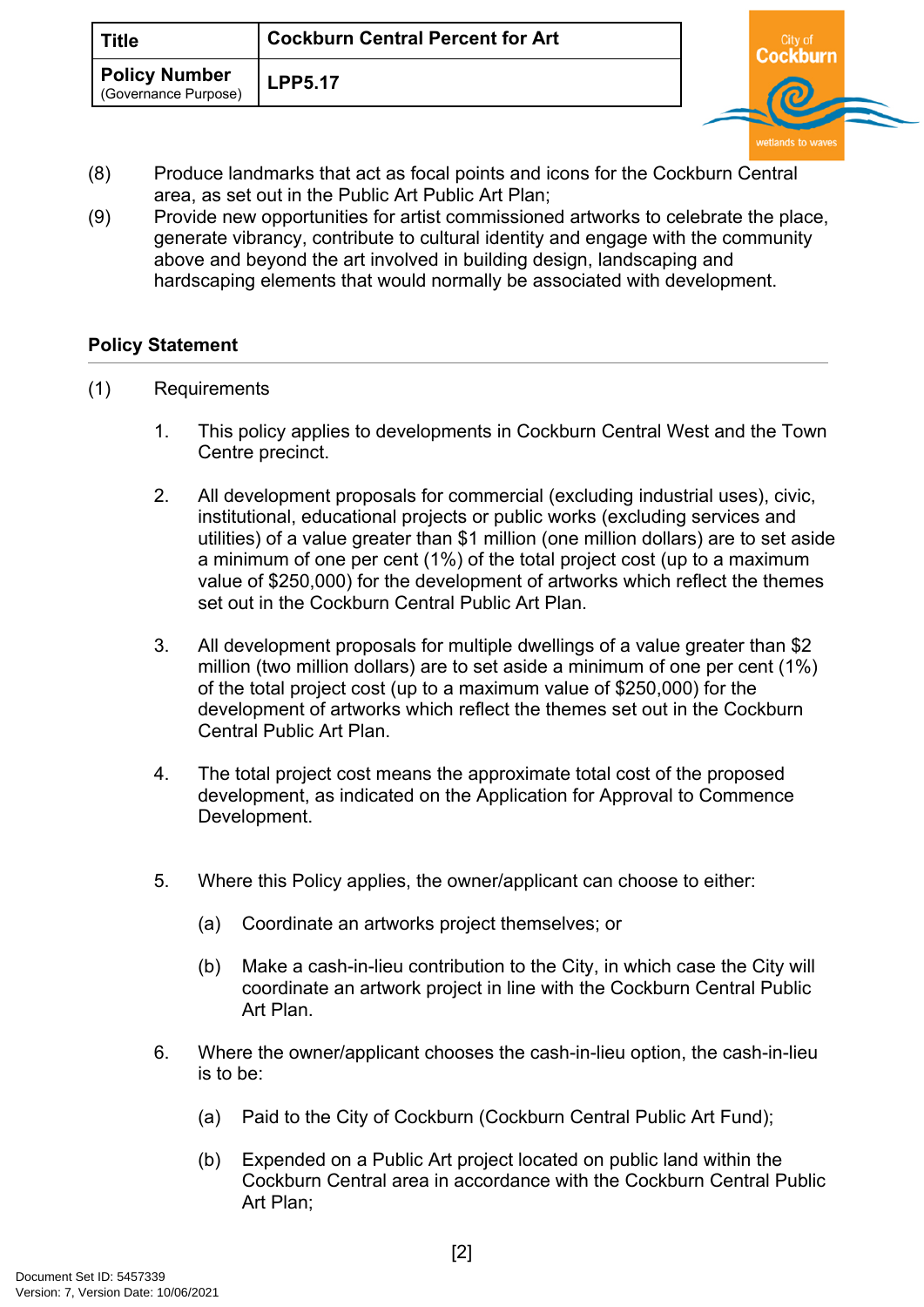- Cockburn wetlands to w
- 7. Cash-in-lieu funds paid may be accrued for more comprehensive or larger public art projects in line with the Cockburn Central Public Art Plan, as determined by the City.
- 8. Ownership of artworks commissioned under this Policy will depend upon the location of the artworks as follows:
	- (a) Where situated on private property, the artwork is owned and maintained by the owner.
	- (b) Where situated on public property, the artwork is owned and maintained by the City, regardless of who coordinated the project.
- 9. Artworks are to be carried out by a professional artist(s), and for the purposes of this policy a professional artist is defined as:
	- (a) A regular exhibitor of public art work; offering work for sale, or selling work; having been awarded or eligible for a government grant; selected for public exhibition, awards or prizes; having secured work or consultancies on the basis of professional expertise; having had work acquired for public or private collections; being a member of a professional association on the basis of his/her status as a professional artist.
	- (b) Notwithstanding, in certain circumstances it may be appropriate to be more flexible and seek people other than professional artists to carry out artwork commissions. This may apply in instances when young, emerging and indigenous artists or students may be considered appropriate.
- 10. Artworks should be low maintenance, robust, durable, safe and resistant to vandalism.
- 11. Notwithstanding Clause (1) 1-3 and Clause (4), where a development is staged, the proponent may enter into a legal agreement with the City with a view to consolidating their art contribution. Such agreements shall include a completion date for provision of the contribution and must be secured via means acceptable to the City (such as a monetary bond, bank guarantee or caveat on land).
- (2) Location of Artworks
	- 1. Where the owner/applicant chooses to coordinate and provide the artworks, such artworks are to be situated where clearly visible to the general public. This means that artworks are to be clearly visible from the adjacent public street(s), public pathway(s), and/or public open space, and/or other publically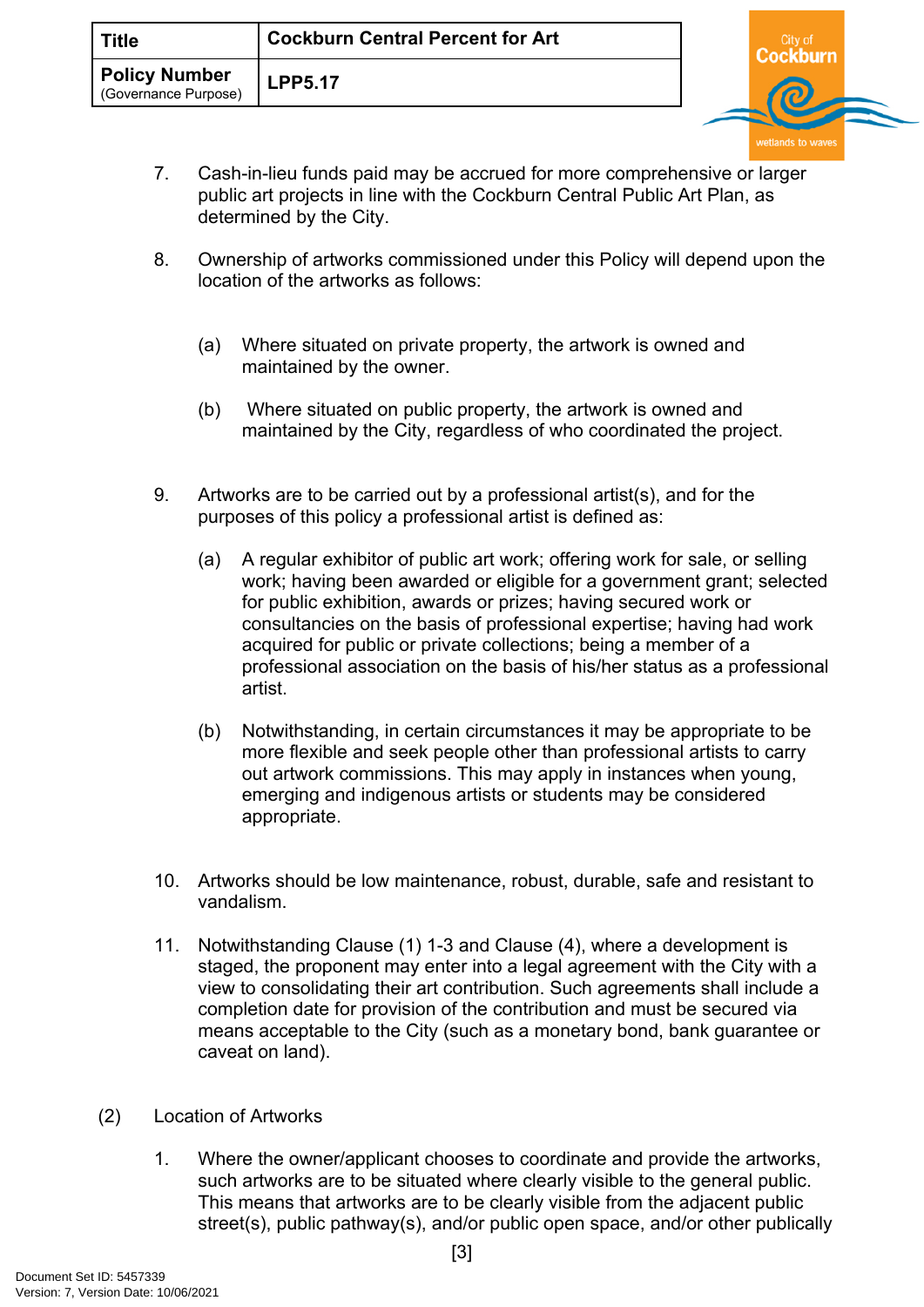| <b>Title</b>                                 | <b>Cockburn Central Percent for Art</b> |  |
|----------------------------------------------|-----------------------------------------|--|
| <b>Policy Number</b><br>(Governance Purpose) | <b>LPP5.17</b>                          |  |

property within the subject land. However, the City may also consider proposals to install artworks on public land where consistent with the Cockburn Coast Public Art Plan, and as considered appropriate by the City. 1. Artworks may include:

2. The City encourages owners/applicants to situate the artworks on private

(a) building features and enhancements such as bicycle racks, gates, benches, fountains, playground structures or shade structures which are unique and produced by a professional artist;

accessible spaces where they are deemed by the City to function as public

wetlands to waves

- (b) landscape art enhancements such as walkways, bridges or art features within a garden;
- (c) murals, tiles, mosaics or bas-relief covering walls, floors and walkways;
- (d) sculpture which can be freestanding or wall-supported in durable materials suitable for the site;
- (e) fibreworks, neon or glass art works, photographs, prints and any combination of media including sound, film and video systems.
- 2. Artworks ineligible for consideration include:

spaces.

(3) Eligible Artworks

- (a) business logo(s)/Business signage;
- (b) directional elements such as supergraphics, signage or colour coding;
- (c) 'art objects' which are mass produced such as fountains, statuary or playground equipment;
- (d) most art reproductions;
- (e) landscaping or generic hard scaping elements which would normally be associated with the project;
- (f) services or utilities necessary to operate or maintain artworks;
- (g) art work or architectural features designed by an architect, building designer or town planner.
- (4) Eligible Costs
	- 1. Costs associated with the production of an art project may include: